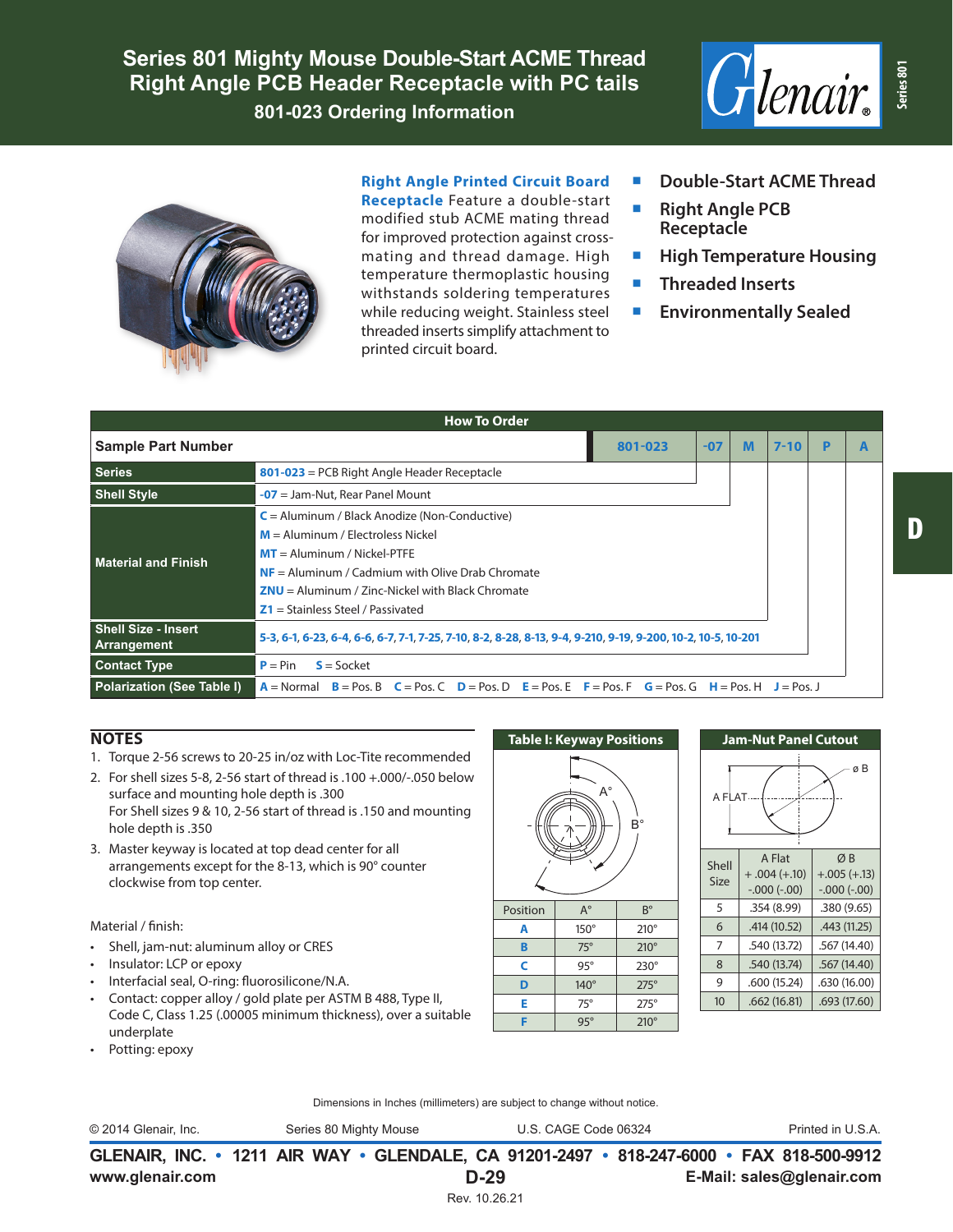

**801-023 Dimensions**

# *Jam-nut, rear panel mount - shell style 07*







| <b>PC Tail Dimensions</b> |            |  |  |  |  |  |  |
|---------------------------|------------|--|--|--|--|--|--|
| <b>Contact Size</b>       | ØS         |  |  |  |  |  |  |
| #23                       | 0.018/.022 |  |  |  |  |  |  |
| #20                       | Ø.028/.024 |  |  |  |  |  |  |
| #16                       | 0.060/064  |  |  |  |  |  |  |
| #12                       | 092/.096   |  |  |  |  |  |  |

| <b>Dimensions</b> |                 |                |                      |                 |                 |                |                 |                 |                              |                 |                  |  |
|-------------------|-----------------|----------------|----------------------|-----------------|-----------------|----------------|-----------------|-----------------|------------------------------|-----------------|------------------|--|
| <b>Shell Size</b> | B               | D<br>±.035     | <b>E</b> Thread      | F               | G               | H              | ØJ              | K Flat          | L Flat                       | P               | <b>R</b> Thread  |  |
| $5 - 3$           | .260<br>(6.60)  | .275<br>(6.99) | .3125-.05P-.1L-DS-2A | .310<br>(7.87)  | .490<br>(12.45) | .165<br>(4.19) | .580<br>(14.73) | .545<br>(13.84) | .355(9.02)<br>.346 (8.79)    | .225<br>(5.72)  | .375-28 UN-2A    |  |
| $6 - 1$           | .345<br>(8.76)  | .292<br>(7.42) | .3750-.05P-.1L-DS-2A | .385<br>(9.78)  | .589<br>(14.96) | .224<br>(5.69) | .635<br>(16.13) | .602<br>(15.29) | .415 (10.54)<br>.406 (10.31) | .225<br>(5.72)  | .4375-28 UNEF-2A |  |
| $6 - 23$          | .345<br>(8.76)  | .305<br>(7.75) | .3750-.05P-.1L-DS-2A | .385<br>(9.78)  | .589<br>(14.96) | .224<br>(5.69) | .635<br>(16.13) | .602<br>(15.29) | .415 (10.54)<br>.406 (10.31) | .225<br>(5.72)  | .4375-28 UNEF-2A |  |
| $6 - 4$           | .345<br>(8.76)  | .292<br>(7.42) | .3750-.05P-.1L-DS-2A | .385<br>(9.78)  | .589<br>(14.96) | .224<br>(5.69) | .635<br>(16.13) | .602<br>(15.29) | .415 (10.54)<br>.406 (10.31) | .225<br>(5.72)  | .4375-28 UNEF-2A |  |
| $6-6, 6-7$        | .345<br>(8.76)  | .265<br>(6.73) | .3750-.05P-.1L-DS-2A | .408<br>(10.36) | .589<br>(14.96) | .187<br>(4.75) | .635<br>(16.13) | .602<br>(15.29) | .415 (10.54)<br>.406 (10.31) | .225<br>(5.72)  | .4375-28 UNEF-2A |  |
| $7-1$             | .345<br>(8.76)  | .273<br>(6.93) | .4375-.05P-.1L-DS-2A | .452<br>(11.48) | .710<br>(18.03) | .170<br>(4.32) | .755<br>(19.18) | .723<br>(18.36) | .539 (13.69)<br>.530 (13.46) | .296<br>(7.52)  | .5625-32 UN-2A   |  |
| $7 - 25$          | .345<br>(8.76)  | .266<br>(6.76) | .4375-.05P-.1L-DS-2A | .452<br>(11.48) | .710<br>(18.03) | .170<br>(4.32) | .755<br>(19.18) | .723<br>(18.36) | .539 (13.69)<br>.530(13.46)  | .296<br>(7.52)  | .5625-32 UN-2A   |  |
| $7 - 10$          | .345<br>(8.76)  | .273<br>(6.93) | .4375-.05P-.1L-DS-2A | .452<br>(11.48) | .710<br>(18.03) | .170<br>(4.32) | .755<br>(19.18) | .723<br>(18.36) | .539 (13.69)<br>.530 (13.46) | .296<br>(7.52)  | .5625-32 UN-2A   |  |
| $8 - 2$           | .490<br>(12.45) | .305<br>(7.75) | .5000-.05P-.1L-DS-2A | .490<br>(12.45) | .710<br>(18.03) | .230<br>(5.84) | .755<br>(19.18) | .723<br>(18.36) | .539 (13.69)<br>.530 (13.46) | .320<br>(8.13)  | .5625-32 UN-2A   |  |
| $8 - 28$          | .490<br>(12.45) | .289<br>(7.34) | .5000-.05P-.1L-DS-2A | .490<br>(12.45) | .710<br>(18.03) | .230<br>(5.84) | .755<br>(19.18) | .723<br>(18.36) | .539 (13.69)<br>.530 (13.46) | .320<br>(8.13)  | .5625-32 UN-2A   |  |
| $8 - 13$          | .490<br>(12.45) | .305<br>(7.75) | .5000-.05P-.1L-DS-2A | .490<br>(12.45) | .710<br>(18.03) | .230<br>(5.84) | .755<br>(19.18) | .723<br>(18.36) | .539 (13.69)<br>.530 (13.46) | .320<br>(8.13)  | .5625-32 UN-2A   |  |
| $9 - 4$           | .490<br>(12.45) | .240<br>(6.10) | .5625-.05P-.1L-DS-2A | .600<br>(15.24) | .800<br>(20.32) | .342<br>(8.69) | .830<br>(21.08) | .790<br>(20.07) | .601(15.27)<br>.592 (15.04)  | .362<br>(9.19)  | .6250-28 UN-2A   |  |
| $9 - 210$         | .490<br>(12.45) | .245<br>(6.22) | .5625-.05P-.1L-DS-2A | .600<br>(15.24) | .800<br>(20.32) | .342<br>(8.69) | .830<br>(21.08) | .790<br>(20.07) | .601(15.27)<br>.592 (15.04)  | .362<br>(9.19)  | .6250-28 UN-2A   |  |
| $9 - 19$          | .490<br>(12.45) | .275<br>(6.99) | .5625-.05P-.1L-DS-2A | .600<br>(15.24) | .800<br>(20.32) | .342<br>(8.69) | .830<br>(21.08) | .790<br>(20.07) | .601(15.27)<br>.592 (15.04)  | .362<br>(9.19)  | .6250-28 UN-2A   |  |
| $9 - 200$         | .490<br>(12.45) | .255<br>(6.48) | .5625-.05P-.1L-DS-2A | .600<br>(15.24) | .800<br>(20.32) | .342<br>(8.69) | .830<br>(21.08) | .790<br>(20.07) | .601(15.27)<br>.592 (15.04)  | .362<br>(9.19)  | .6250-28 UN-2A   |  |
| $10 - 2$          | .570<br>(14.48) | .299<br>(7.59) | .6250-.05P-.1L-DS-2A | .640<br>(16.26) | .840<br>(21.34) | .362<br>(9.19) | .890<br>(22.61) | .855<br>(21.72) | .663 (16.84)<br>.654(16.61)  | .397<br>(10.08) | .6875-28 UN-2A   |  |
| $10 - 5$          | .570<br>(14.48) | .255<br>(6.48) | .6250-.05P-.1L-DS-2A | .640<br>(16.26) | .840<br>(21.34) | .362<br>(9.19) | .890<br>(22.61) | .855<br>(21.72) | .663(16.84)<br>.654(16.61)   | .397<br>(10.08) | .6875-28 UN-2A   |  |
| 10-201            | .570<br>(14.48) | .294<br>(7.47) | .6250-.05P-.1L-DS-2A | .640<br>(16.26) | .840<br>(21.34) | .362<br>(9.19) | .890<br>(22.61) | .855<br>(21.72) | .663 (16.84)<br>.654 (16.61) | .397<br>(10.08) | .6875-28 UN-2A   |  |

Dimensions in Inches (millimeters) are subject to change without notice.

© 2014 Glenair, Inc. Series 80 Mighty Mouse U.S. CAGE Code 06324 Printed in U.S.A.

**www.glenair.com E-Mail: sales@glenair.com GLENAIR, INC. • 1211 AIR WAY • GLENDALE, CA 91201-2497 • 818-247-6000 • FAX 818-500-9912 D-30** Rev. 05.23.19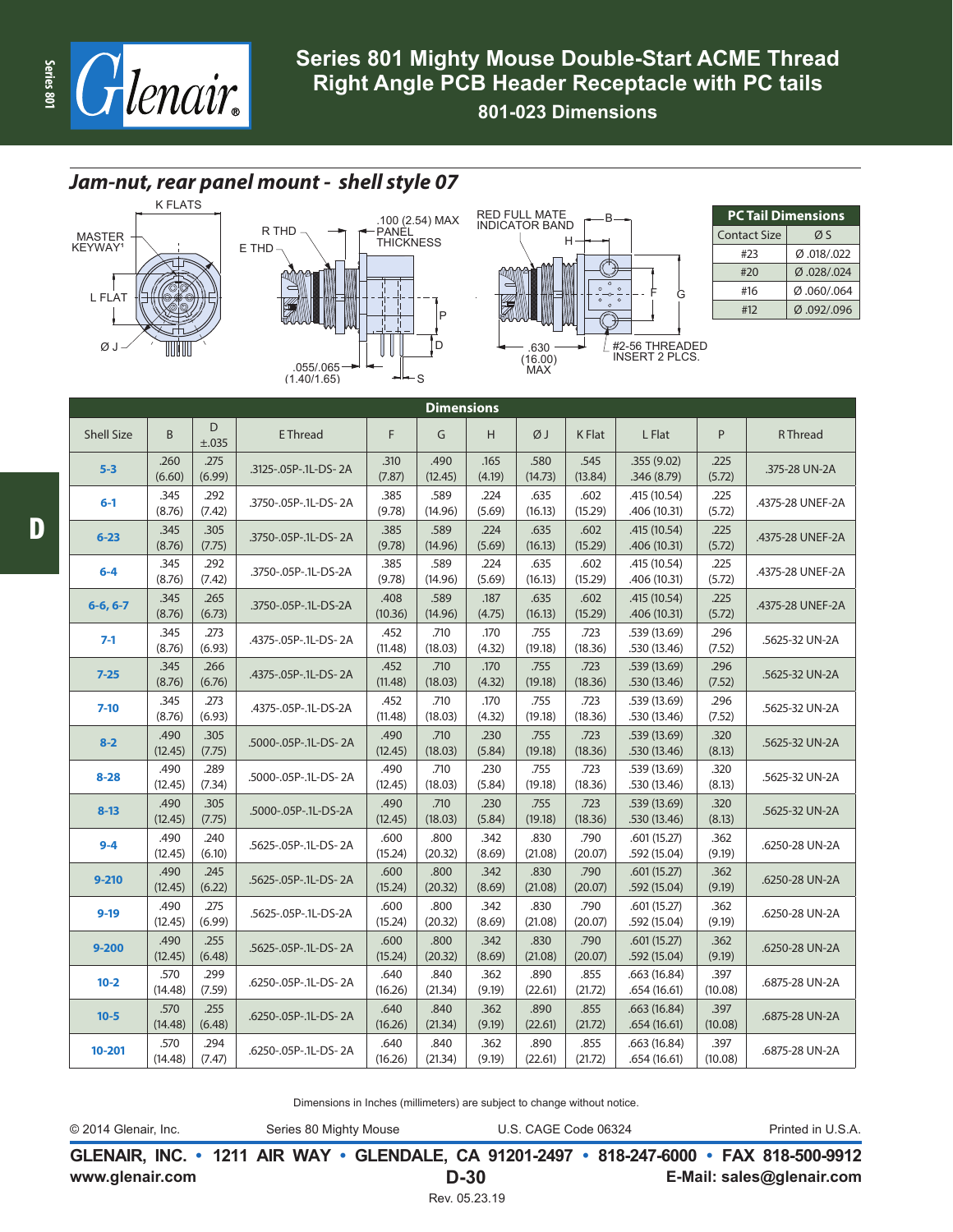

**801-023 PCB Footprints, Socket Connectors**

# **RIGHT ANGLE PCB FOOTPRINTS, SOCKET CONNECTORS**

Patterns shown are for component mounting side of PCB**.**

**#23**=.022 max **#20**=.028 **#16**=.064 **#12**=.096, mounting holes are .093 (2.36) diameter



ARRANGEMENT NO. 5-3 (3 #23 CONTACTS)

ARRANGEMENT NO. 6-6 (6 #23 CONTACTS)

4

.187

 $204$ 

 $\mathbf t$ 

5

.408



ARRANGEMENT NO. 6-1 (1 #16 CONTACT)

ARRANGEMENT NO. 6-7 (7 #23 CONTACTS)



ARRANGEMENT NO. 6-23 (3 #20HD CONTACTS)

.035

.226 .452

- 1



ARRANGEMENT NO. 6-4 (4 #23 CONTACTS)



ARRANGEMENT NO. 7-1 (1 #12 CONTACT)

.046

ARRANGEMENT NO. 7-25 (5 #20HD CONTACTS)



1

.066 TYP

.038

 $\mathfrak{D}$ 

.187

4

.408

5

.204

 $\mathbf{r}$ 

.076

ARRANGEMENT NO. 7-10 (10 #23 CONTACTS)



.038

.066 TYP

.076

1

 $\mathcal{P}$ 

ARRANGEMENT NO. 8-2 (2 #16 CONTACTS)



(8 #20HD CONTACTS)

Dimensions in Inches (millimeters) are subject to change without notice.

© 2014 Glenair, Inc. Series 80 Mighty Mouse U.S. CAGE Code 06324 Printed in U.S.A.

**www.glenair.com E-Mail: sales@glenair.com GLENAIR, INC. • 1211 AIR WAY • GLENDALE, CA 91201-2497 • 818-247-6000 • FAX 818-500-9912 D-31** Rev. 05.23.19